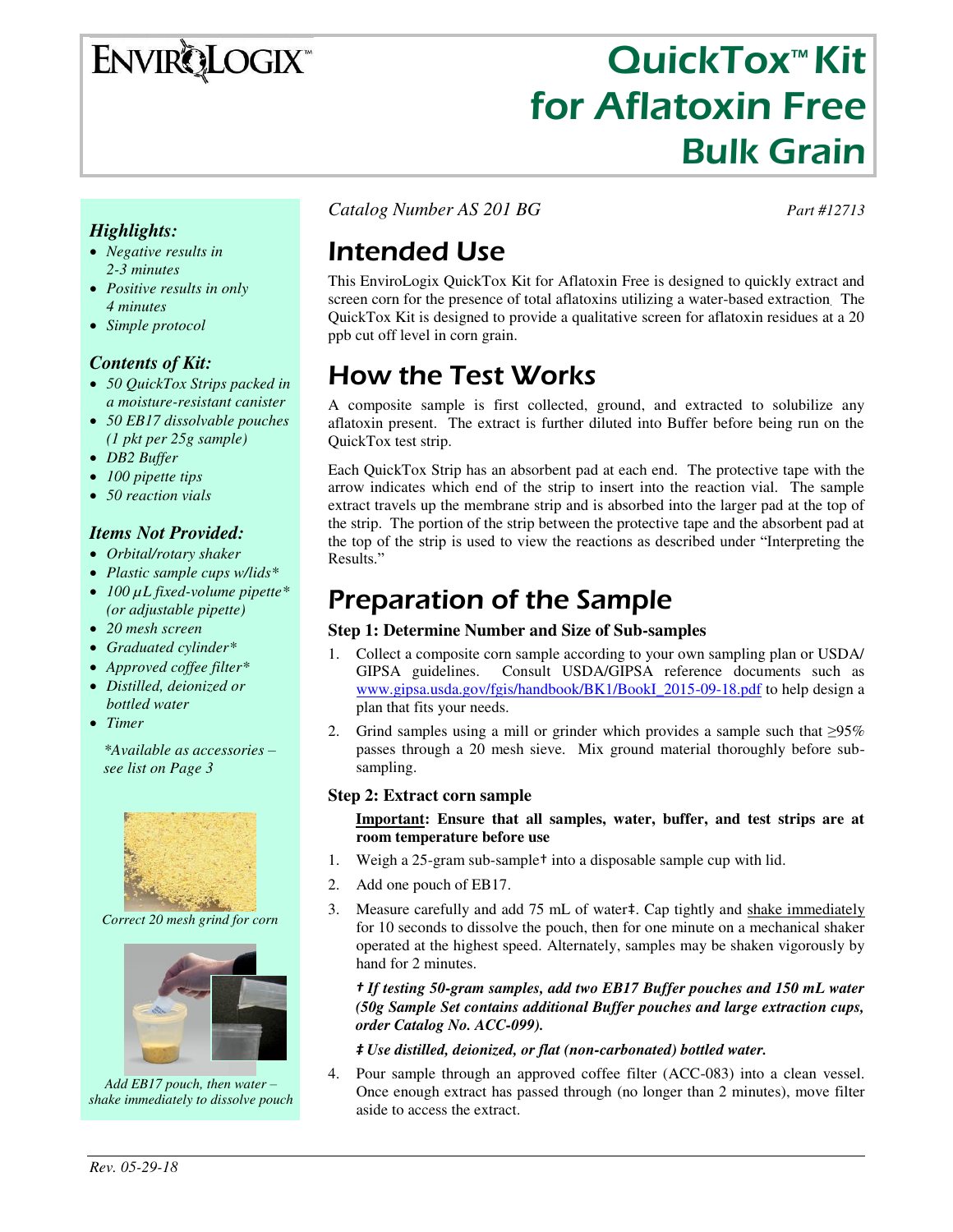

*Shake mechanically or by hand* 



*Filter extract* 



*Add Buffer to vial first, then add extract; mix well* 



*Place strip in vial* 

#### **Step 3: Dilute corn extract with DB2 Buffer**

- 1. Using a 100 µL fixed pipette and a new tip, transfer 100 µL of DB2 Buffer into the reaction vial.
- 2. Discard tip, and using a new tip, add 100  $\mu$ L of filtered extract to reaction vial.
- 3. Mix buffer and sample extract thoroughly by pipetting up and down a few times to homogenize well.

### How to Run the QuickTox Strip Test

- 1. Allow refrigerated canisters to come to room temperature before opening. Remove the QuickTox Strips to be used. Avoid bending the strips. Reseal the canister immediately.
- 2. Place the strip into the reaction vial containing the diluted sample extract. The arrow tape on the end of the strip should point into the reaction vial.
- 3. The sample extract will travel up the strip (flow may not be visible immediately—this is expected and normal).
- 4. Allow the strip to develop for 4 minutes before making final assay interpretations. Negative sample results may become obvious much more quickly (2-3 minutes).
- 5. To retain the strip, cut off and discard the bottom section of the strip covered by the arrow tape.

### Interpreting the Results

Development of a Control Line within 4 minutes indicates that the strip has functioned properly. Any strip that does not develop a Control Line should be discarded. A second preparation of the extract (using a fresh 1:2 dilution) should be made and tested using another strip.

**Negative Results** – A sample containing aflatoxin residues of less than 10 ppb will develop **2 distinct lines** in the test area. A negative test result can be interpreted as soon as a Test Line develops, generally within 2-3 minutes.

**Positive Results –** The QuickTox Kit for Aflatoxin Free is designed to screen for aflatoxin at levels of approximately 20 ppb or higher in corn grain. A sample containing aflatoxin residues of 20 ppb or higher will develop **1 distinct line**, the Control Line. **The absence of a Test Line should be interpreted as positive for aflatoxin residues**. Allow the strip to develop for the full  $\frac{4}{5}$ minutes before concluding that the sample has tested positive for aflatoxin. Some samples containing slightly less than 20 ppb may also provide a positive result. You may wish to confirm positive results with a quantitative method to determine the precise level of contamination.



### Kit Storage

This QuickTox Kit should be stored refrigerated. Note the shelf life on the kit box. The kit may be used in field applications; however, prolonged exposure to high temperatures may adversely affect the test results. Do not open the desiccated canister until ready to use the strips.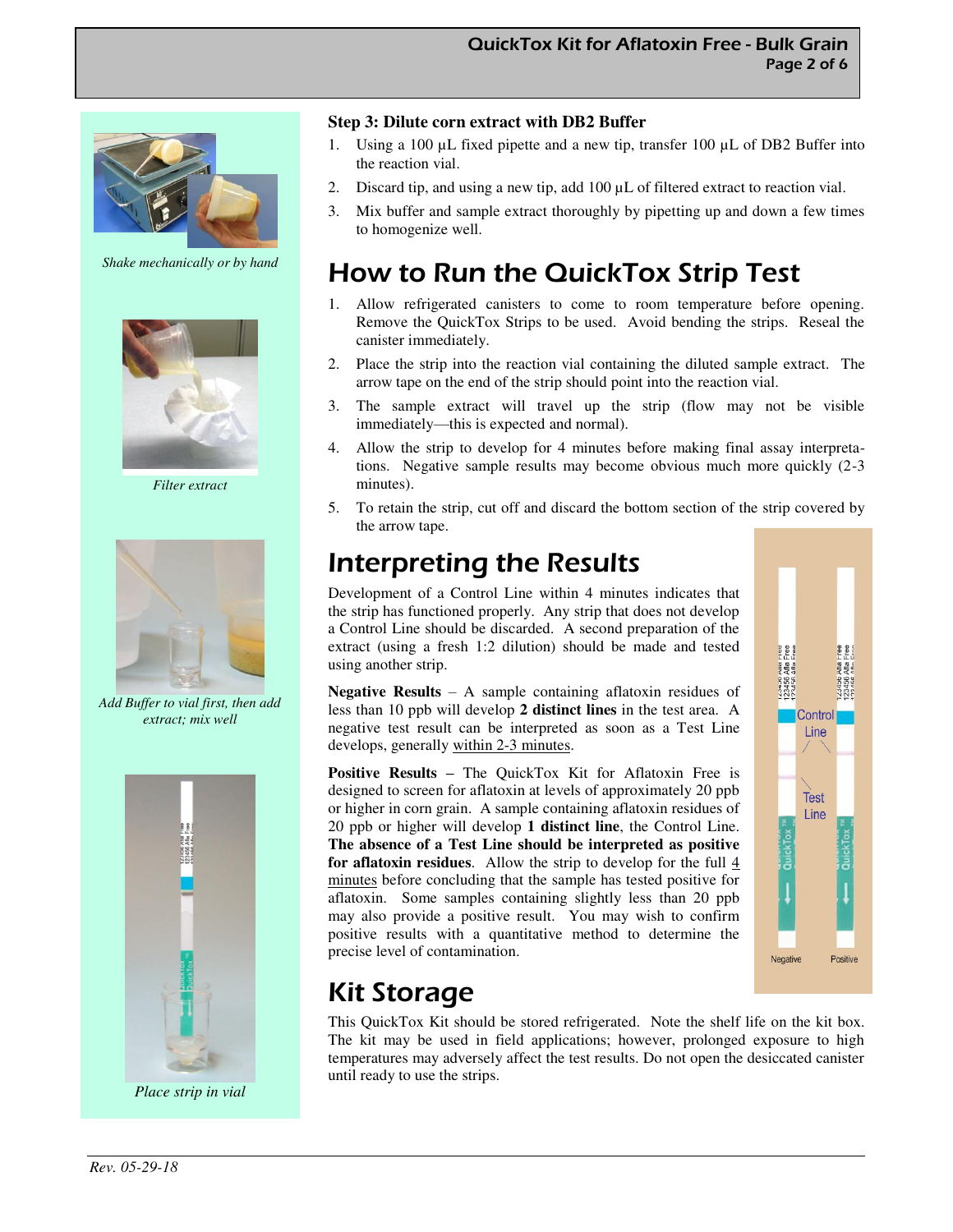### Cross-reactivity

The following mycotoxins have been tested with this kit using the protocols specified herein with no false positive results.

- DON (deoxynivalenol)
- Fumonisin B<sup>1</sup>
- Ochratoxin A
- T-2/HT-2
- Zearalenone

## Precautions and Notes

### **SAFETY**

- **Disposal of aflatoxin-contaminated materials.**
	- o Follow your facility's safety procedures for disposal of samples and extracts potentially containing or known to contain aflatoxin.
- **EB17 Dissolvable Pouches contain powder that is flammable and an irritant**. See attached Safety Data Sheet.
	- o If the pouches are damaged, avoid inhaling powder or contact with the skin, eyes, or clothing. Wear personal protective equipment including safety glasses, gloves, mask and lab coat when handling. Keep powder away from heat, sparks and open flame.
	- o Observe any applicable regulations when disposing of extracted samples and kit reagents.
	- o Do not treat either the EB17 extracts or the EB17 extraction labware with bleach; the Extraction Pouch powder is incompatible with strong oxidizers.

#### **GENERAL**

- This kit is designed to screen for presence or absence only, and is not designed to be quantitative.
- This product is currently not applicable for use in testing any other crops.
- As with all screening tests, it is recommended that results be confirmed by an alternate method when necessary.
- The assay has been optimized for use with the protocol provided in the kit. Deviation from this protocol may invalidate the results of the test.
- The results generated through the proper use of this diagnostic tool reflect the condition of the working sample directly tested. Extrapolation as to the condition of the originating lot, from which the working sample was derived, should be based on sound sampling procedures and statistical calculations which address random sampling effects, non-random seed lot sampling effects and assay system uncertainty. A negative result obtained when properly testing the working sample does not necessarily mean the originating lot is entirely negative for the analyte or protein in question.
- A negative result may safely be interpreted in as little as 2-3 minutes after beginning the test. It is not safe, however, to interpret positive results prior to 4 minutes.
- Protect all components from hot or cold extremes of temperature when not in use. Do not leave in direct sunlight or in vehicle.

# Available Accessories:

- *Graduated cylinder ACC-068 (100mL)*
- *MiniPet 100 µL ACC-041 (one/location free)*
- *5 oz Sample cups/lids 20-0047 Case of 500; for extracting samples up to 30g*
- *Coffee filters (100) ACC-083*
- *50g Sample Extr.Set ACC-099 Additional EB17 dissolvable pouches and sample cups (enough for 100 tests)*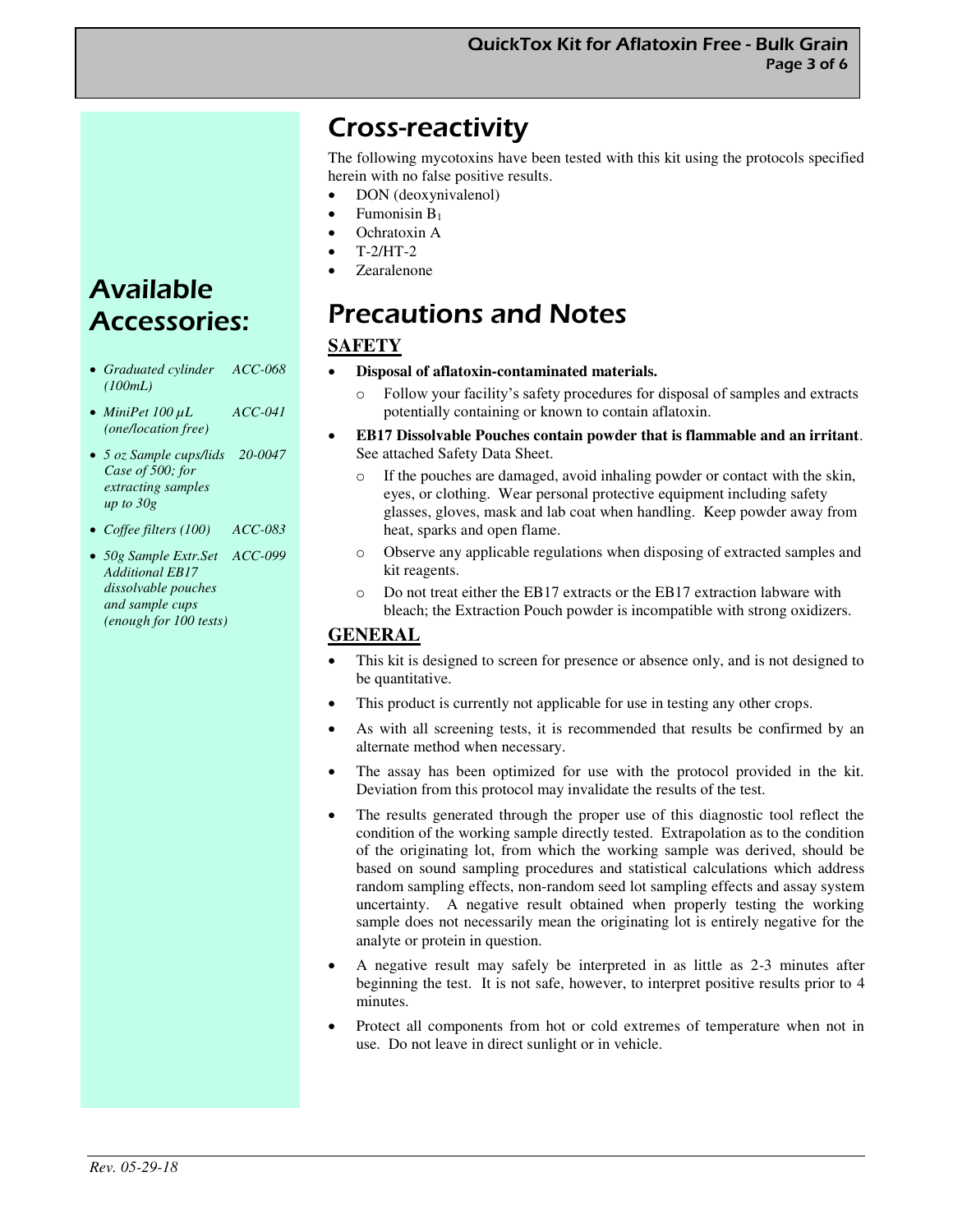

#### For Technical Support Contact Us At:

**EnviroLogix**  500 Riverside Industrial Parkway Portland, ME 04103-1486 USA **Tel: (207) 797-0300 Toll Free: 866-408-4597 Fax: (207) 797-7533** 

*e-mail: info@envirologix.com*

*website:*  **www.envirologix.com** 



### LIMITED WARRANTY

EnviroLogix Inc. ("EnviroLogix") warrants the products sold hereunder ("the Products") against defects in materials and workmanship when used in accordance with the applicable instructions for a period not to extend beyond a product's printed expiration date. If the Products do not conform to this Limited Warranty and the customer notifies EnviroLogix in writing of such defects during the warranty period, including an offer by the customer to return the Products to EnviroLogix for evaluation, EnviroLogix will repair or replace, at its option, any product or part thereof that proves defective in materials or workmanship within the warranty period.

**ENVIROLOGIX MAKES NO OTHER WARRANTIES, EXPRESS OR IMPLIED, INCLUDING BUT NOT LIMITED TO ANY IMPLIED WARRANTIES OF MERCHANTABILITY OR FITNESS FOR A PARTICULAR PURPOSE.** The warranty provided herein and the data, specifications and descriptions of EnviroLogix products appearing in EnviroLogix published catalogues and product literature are EnviroLogix' sole representations concerning the Products and warranty. No other statements or representations, written or oral, by EnviroLogix' employees, agents or representatives, except written statements signed by a duly authorized officer of EnviroLogix Inc., are authorized; they should not be relied upon by the customer and are not a part of the contract of sale or of this warranty.

EnviroLogix does not warrant against damages or defects arising in shipping or handling, or out of accident or improper or abnormal use of the Products; against defects in products or components not manufactured by EnviroLogix, or against damages resulting from such non-EnviroLogix made products or components. EnviroLogix passes on to customer the warranty it received (if any) from the maker thereof of such non-EnviroLogix made products or components. This warranty also does not apply to Products to which changes or modifications have been made or attempted by persons other than pursuant to written authorization by EnviroLogix.

THIS WARRANTY IS EXCLUSIVE. The sole and exclusive obligation of EnviroLogix shall be to repair or replace the defective Products in the manner and for the period provided above. EnviroLogix shall not have any other obligation with respect to the Products or any part thereof, whether based on contract, tort, strict liability or otherwise. Under no circumstances, whether based on this Limited Warranty or otherwise, shall EnviroLogix be liable for incidental, special, or consequential damages.

This Limited Warranty states the entire obligation of EnviroLogix with respect to the Products. If any part of this Limited Warranty is determined to be void or illegal, the remainder shall remain in full force and effect.

### License

EnviroLogix has developed this kit using proprietary reagents.

*EnviroLogix, the EnviroLogix logo, and QuickTox are trademarks of EnviroLogix Inc.* 

© EnviroLogix 2018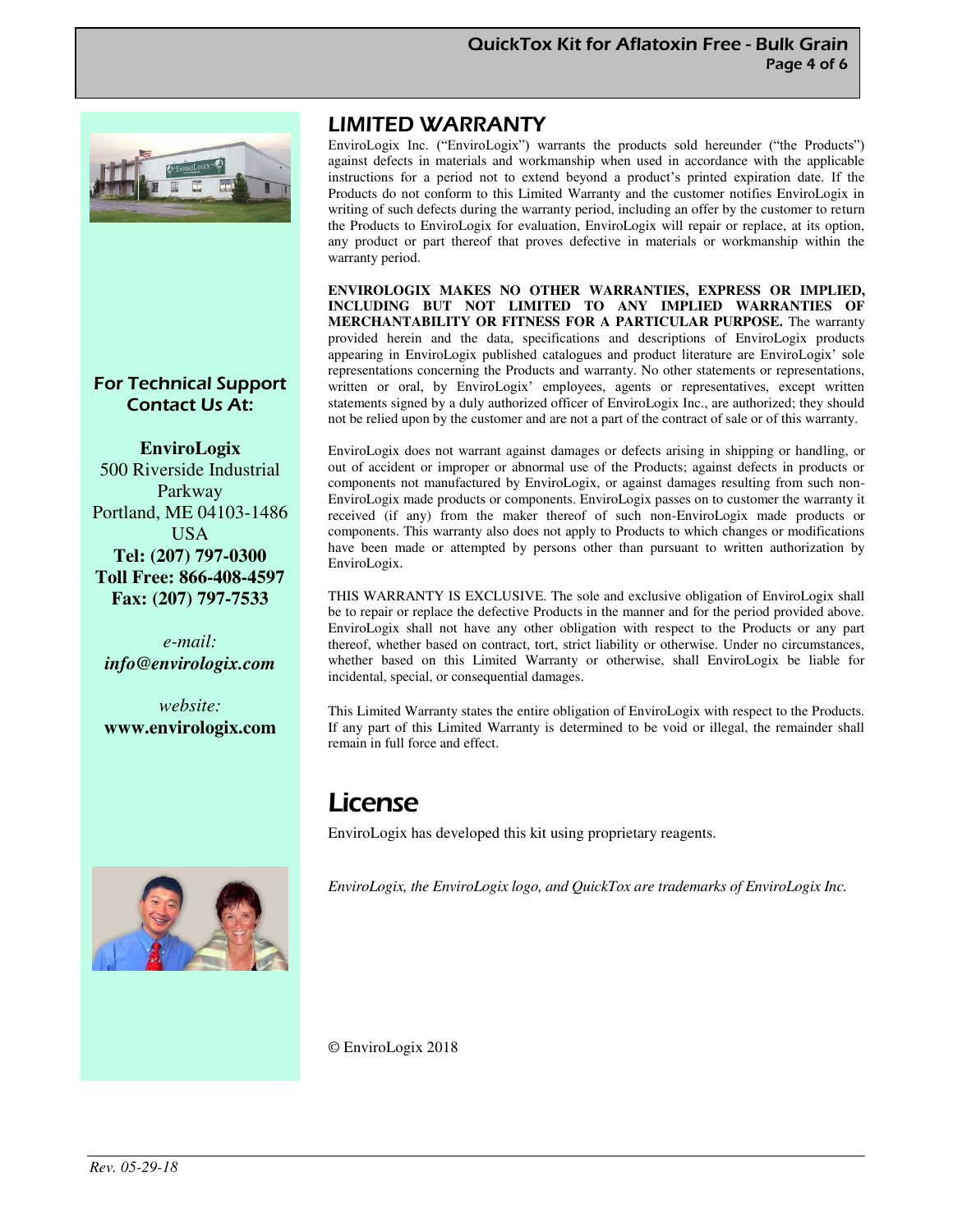

*Rev. 05-29-18*